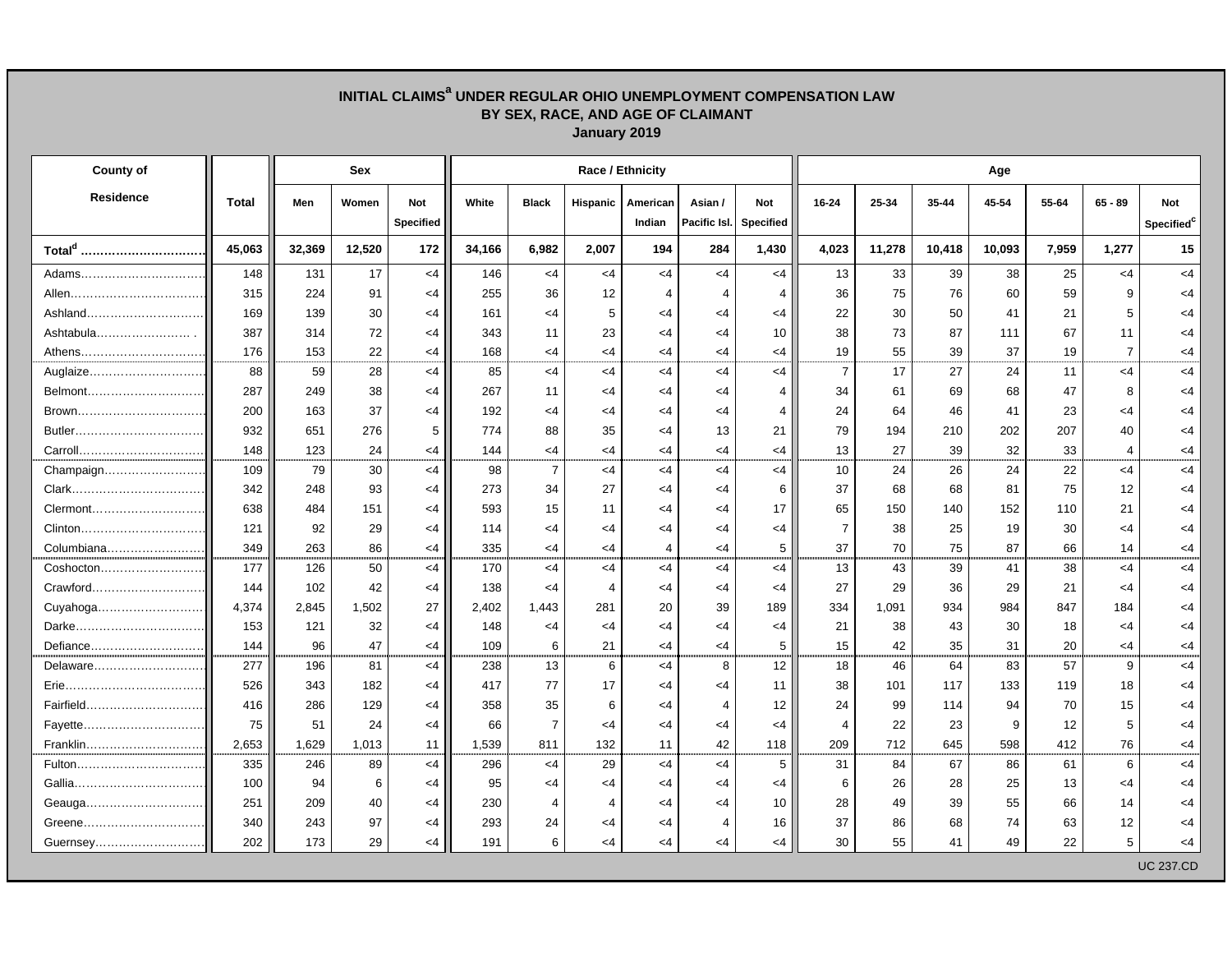## **INITIAL CLAIMSa UNDER REGULAR OHIO UNEMPLOYMENT COMPENSATION LAW BY SEX, RACE, AND AGE OF CLAIMANT January 2019**

| <b>County of</b>  |              | <b>Sex</b> |                |            | Race / Ethnicity |                |                |                |                        |                |                | Age            |       |                |       |                         |                        |  |  |  |
|-------------------|--------------|------------|----------------|------------|------------------|----------------|----------------|----------------|------------------------|----------------|----------------|----------------|-------|----------------|-------|-------------------------|------------------------|--|--|--|
| Residence         | <b>Total</b> | Men        | Women          | <b>Not</b> | White            | <b>Black</b>   | Hispanic       | American       | Asian /                | Not            | $16 - 24$      | 25-34          | 35-44 | 45-54          | 55-64 | $65 - 89$               | <b>Not</b>             |  |  |  |
|                   |              |            |                | Specified  |                  |                |                | Indian         | Pacific Isl. Specified |                |                |                |       |                |       |                         | Specified <sup>c</sup> |  |  |  |
| Hamilton          | 1,976        | 1,205      | 762            | 9          | 1,060            | 776            | 38             | 5              | 18                     | 79             | 133            | 455            | 475   | 470            | 382   | 61                      | $<$ 4                  |  |  |  |
| Hancock           | 176          | 122        | 54             | $<$ 4      | 154              | 8              | $\overline{7}$ | $<$ 4          | $<$ 4                  | 4              | 18             | 41             | 48    | 37             | 30    | $<$ 4                   | $<$ 4                  |  |  |  |
| Hardin            | 70           | 54         | 16             | $<$ 4      | 67               | $<$ 4          | $<$ 4          | $<$ 4          | $<$ 4                  | $<$ 4          | 8              | 14             | 17    | 17             | 11    | $<$ 4                   | $<$ 4                  |  |  |  |
| Harrison          | 79           | 66         | 13             | $<$ 4      | 75               | $\leq 4$       | $<$ 4          | $<$ 4          | <4                     | $<$ 4          | 4              | 26             | 23    | 11             | 13    | $<$ 4                   | <4                     |  |  |  |
| Henry             | 169          | 129        | 40             | $<$ 4      | 138              | $<$ 4          | 21             | $<$ 4          | $<$ 4                  | $\overline{7}$ | 26             | 40             | 45    | 37             | 18    | $<$ 4                   | $<$ 4                  |  |  |  |
| Highland          | 115          | 84         | 31             | $<$ 4      | 111              | $<$ 4          | $<$ 4          | $<$ 4          | <4                     | $<$ 4          | 10             | 19             | 33    | 32             | 18    | $<$ 4                   | $<$ 4                  |  |  |  |
| Hocking           | 126          | 97         | 29             | $<$ 4      | 123              | $<$ 4          | $<$ 4          | $<$ 4          | $<$ 4                  | $<$ 4          | 12             | 25             | 26    | 41             | 18    | $\overline{4}$          | $<$ 4                  |  |  |  |
| Holmes            | 45           | 29         | 16             | $<$ 4      | 42               | $<$ 4          | $<$ 4          | $<$ 4          | <4                     | $<$ 4          | $\overline{7}$ | $\overline{7}$ | 10    | $\overline{7}$ | 14    | $<$ 4                   | $<$ 4                  |  |  |  |
| Huron             | 385          | 315        | 69             | $<$ 4      | 351              | $\overline{4}$ | 25             | $<$ 4          | <4                     | 4              | 50             | 93             | 67    | 101            | 66    | $\overline{7}$          | <4                     |  |  |  |
| Jackson           | 155          | 133        | 22             | $<$ 4      | 151              | $<$ 4          | $<$ 4          | $\leq 4$       | <4                     | <4             | 19             | 47             | 33    | 39             | 15    | <4                      | <4                     |  |  |  |
| Jefferson         | 285          | 244        | 41             | $<$ 4      | 264              | 8              | 6              | $<$ 4          | $<$ 4                  | 6              | 27             | 73             | 77    | 71             | 33    | $\overline{\mathbf{4}}$ | <4                     |  |  |  |
|                   | 207          | 159        | 47             | $<$ 4      | 197              | $<$ 4          | <4             | $<$ 4          | $<$ 4                  | 4              | 26             | 42             | 43    | 37             | 51    | 8                       | $<$ 4                  |  |  |  |
|                   | 844          | 621        | 218            | 5          | 710              | 45             | 51             | $<$ 4          | 8                      | 27             | 50             | 191            | 181   | 211            | 174   | 37                      | $<$ 4                  |  |  |  |
| Lawrence          | 128          | 107        | 21             | $<$ 4      | 120              | $<$ 4          | $<$ 4          | $<$ 4          | <4                     | $<$ 4          | 20             | 32             | 33    | 26             | 17    | <4                      | $<$ 4                  |  |  |  |
| Licking           | 443          | 304        | 139            | $<$ 4      | 410              | 18             | 4              | $\leq 4$       | <4                     | 11             | 46             | 95             | 88    | 117            | 77    | 20                      | <4                     |  |  |  |
| Logan             | 98           | 69         | 29             | $<$ 4      | 89               | $\overline{4}$ | <4             | <4             | $<$ 4                  | 4              | $<$ 4          | 18             | 30    | 24             | 16    | $\overline{7}$          | <4                     |  |  |  |
|                   | 1,546        | 1,139      | 404            | $<$ 4      | 1,201            | 124            | 161            | $\overline{7}$ | $\overline{4}$         | 49             | 161            | 353            | 329   | 382            | 279   | 42                      | $<$ 4                  |  |  |  |
| Lucas             | 5,022        | 3,321      | 1,678          | 23         | 2,770            | 1,526          | 479            | 29             | 25                     | 193            | 386            | 1,705          | 1,184 | 970            | 710   | 66                      | $<$ 4                  |  |  |  |
|                   | 93           | 62         | 31             | $<$ 4      | 85               | $\leq$ 4       | $<$ 4          | $<$ 4          | <4                     | $<$ 4          | 11             | 20             | 21    | 18             | 20    | $<$ 4                   | $<$ 4                  |  |  |  |
| Mahoning          | 984          | 735        | 247            | $<$ 4      | 740              | 162            | 49             | $\overline{4}$ | 5                      | 24             | 95             | 221            | 232   | 214            | 189   | 33                      | <4                     |  |  |  |
| Marion            | 159          | 110        | 49             | $<$ 4      | 144              | 8              | $\overline{4}$ | $<$ 4          | $<$ 4                  | <4             | 13             | 37             | 44    | 23             | 36    | 6                       | $<$ 4                  |  |  |  |
| Medina            | 629          | 514        | 113            | $<$ 4      | 581              | 8              | 18             | $<$ 4          | $<$ 4                  | 19             | 50             | 136            | 134   | 156            | 133   | 20                      | $<$ 4                  |  |  |  |
| Meigs             | 128          | 115        | 13             | $<$ 4      | 124              | $<$ 4          | <4             | $<$ 4          | <4                     | $<$ 4          | 6              | 34             | 42    | 28             | 18    | <4                      | $<$ 4                  |  |  |  |
| Mercer            | 71           | 64         | $\overline{7}$ | $<$ 4      | 68               | $<$ 4          | $\leq 4$       | $<$ 4          | $<$ 4                  | $<$ 4          | $\overline{7}$ | 20             | 20    | 10             | 13    | $<$ 4                   | $<$ 4                  |  |  |  |
| Miami             | 277          | 194        | 83             | $<$ 4      | 248              | 17             | $\overline{4}$ | $\leq 4$       | $<$ 4                  | $\overline{7}$ | 25             | 65             | 65    | 67             | 46    | 9                       | <4                     |  |  |  |
| Monroe…………………………… | 108          | 103        | 5              | <4         | 108              | $<$ 4          | $<$ 4          | $<$ 4          | $<$ 4                  | $<$ 4          | 22             | 25             | 21    | 29             | 10    | <4                      | $<$ 4                  |  |  |  |
| Montgomery        | 1,340        | 902        | 433            | 5          | 941              | 312            | 28             | 4              | 12                     | 43             | 134            | 310            | 316   | 308            | 222   | 50                      | $<$ 4                  |  |  |  |
| Morgan            | 112          | 105        | $\overline{7}$ | $<$ 4      | 99               | 10             | $<$ 4          | $<$ 4          | $<$ 4                  | $<$ 4          | 17             | 24             | 22    | 22             | 26    | $<$ 4                   | $<$ 4                  |  |  |  |
| Morrow            | 119          | 92         | 27             | $<$ 4      | 116              | $<$ 4          | $<$ 4          | $<$ 4          | $<$ 4                  | $<$ 4          | 8              | 26             | 41    | 22             | 21    | $<$ 4                   | $<$ 4                  |  |  |  |
| Muskingum         | 429          | 323        | 105            | $<$ 4      | 396              | 23             | $<$ 4          | $<$ 4          | <4                     | 8              | 48             | 111            | 103   | 86             | 71    | 10                      | <4                     |  |  |  |
| Noble             | 80           | 73         | $\overline{7}$ | $<$ 4      | 79               | $<$ 4          | $<$ 4          | $<$ 4          | <4                     | <4             | 14             | 26             | 17    | 14             | 8     | $<$ 4                   | <4                     |  |  |  |
|                   |              |            |                |            |                  |                |                |                |                        |                |                |                |       |                |       |                         | <b>UC 237.CD</b>       |  |  |  |

**2.**